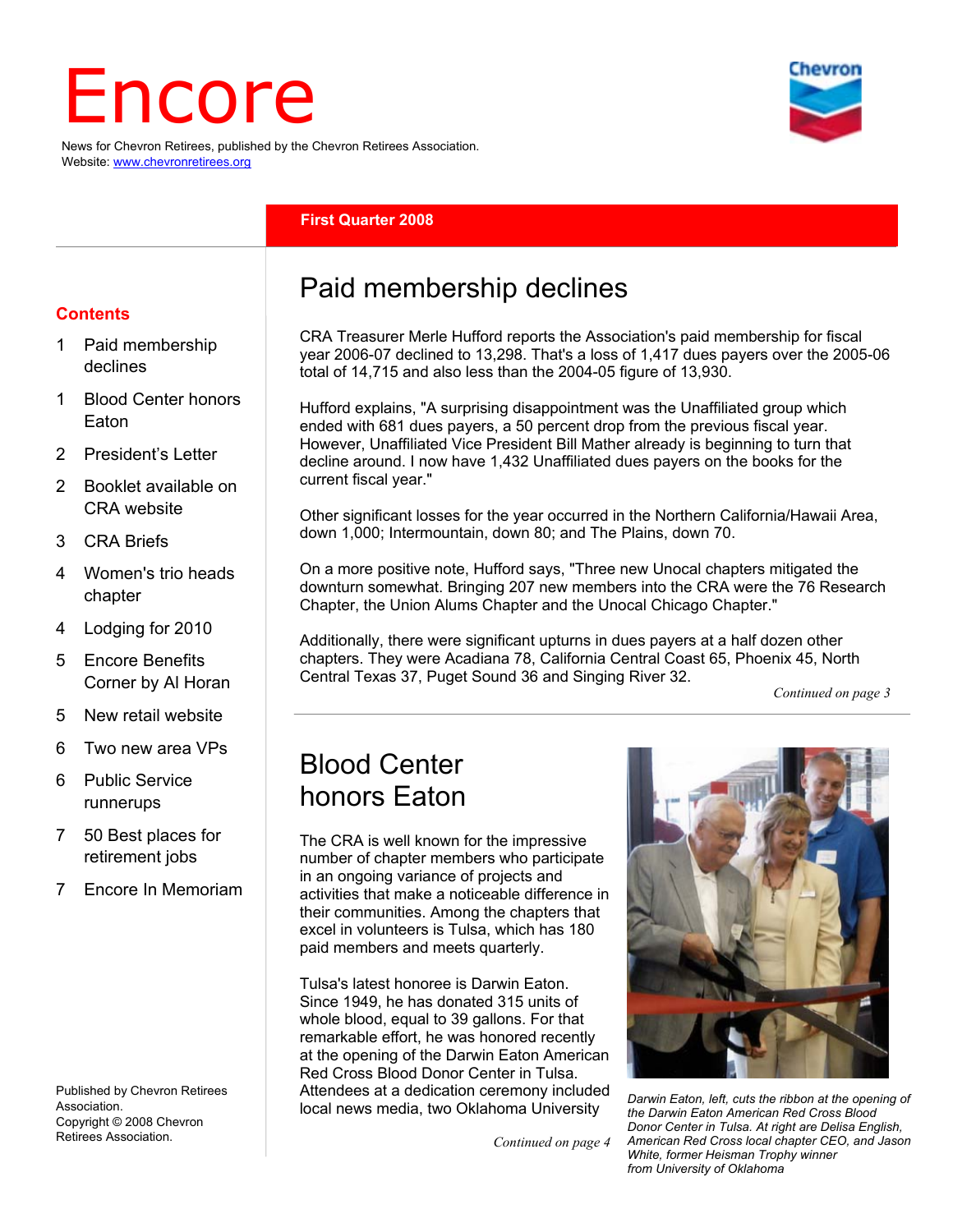## President's Letter

#### **CRA working on feasibility of creating dental coverage for non-insured**

Time has just flown by since I took office July 1. All our Committees are busy preparing for our Annual Meeting in Louisville in May. Directionally, we are making considerable progress.

Al Horan and the Benefits Committee have been working hard to assess the feasibility of creating a dental insurance "group" made up of CRA members who are not eligible for retiree dental coverage under Chevron's plan.

We have met with prospective providers and are now trying to determine the potential cost and potential interest of our membership. We will communicate more details on this process as more facts become known.

Also, I have had the opportunity to visit a number of Chapters to meet their members, tell them about our plans and invite their input. It has been heartwarming to see the camaraderie inherent in each of our Chapters. It brings to mind one of the most important reasons to join a CRA chapter. And that is to socialize with those men and women who were our friends and co-workers during our careers - and to strike up new friendships.

Additionally, in September in the San Francisco Bay Area, I had a chance to meet with members of Chevron's management. As a result, I have been energized by the strong support for the Association exhibited by each and every person I met. These individuals are truly "friends" of the retirees.

We are now starting a new calendar year filled with numerous opportunities and challenges. Please invite your fellow retirees - who are not yet members of the CRA - to join with us as we take on these opportunities and challenges.

I sincerely hope you and your family members experienced a joyful holiday season. And I wish that each of you may enjoy success, happiness and good health throughout the New Year.

Charlie Rhoads 2113 Briarglen Drive Houston, TX 77027 713-871-0224 crhoads@therhoadsgroup.net

## Booklet available on CRA website

An important resource produced by the CRA for its members is the booklet "What Your Survivors Will Need to Know."

That publication is designed to serve as a reference guide in the event of a family death. In a concise and easily understandable format, the booklet contains all necessary financial and personal data in one place. The guide is not meant to supplant any materials you may have already prepared in consultation with a financial advisor, accountant or attorney.

Instead, it is merely a handy piece of reference material to ensure that you have documented the information that is important to you and your survivors.

Some 50,000 booklets were mailed to Chevron retirees in February 2006. For Chevron workers who have retired since that date, for those CRA members who have misplaced their copy or for those Unocal retirees who have been absorbed by Chevron, a Word document of "What Your Survivors Will Need to Know" is on the CRA website - www.chevronretirees.org - just click the "Personal Planning Worksheet" link at the top of the home page.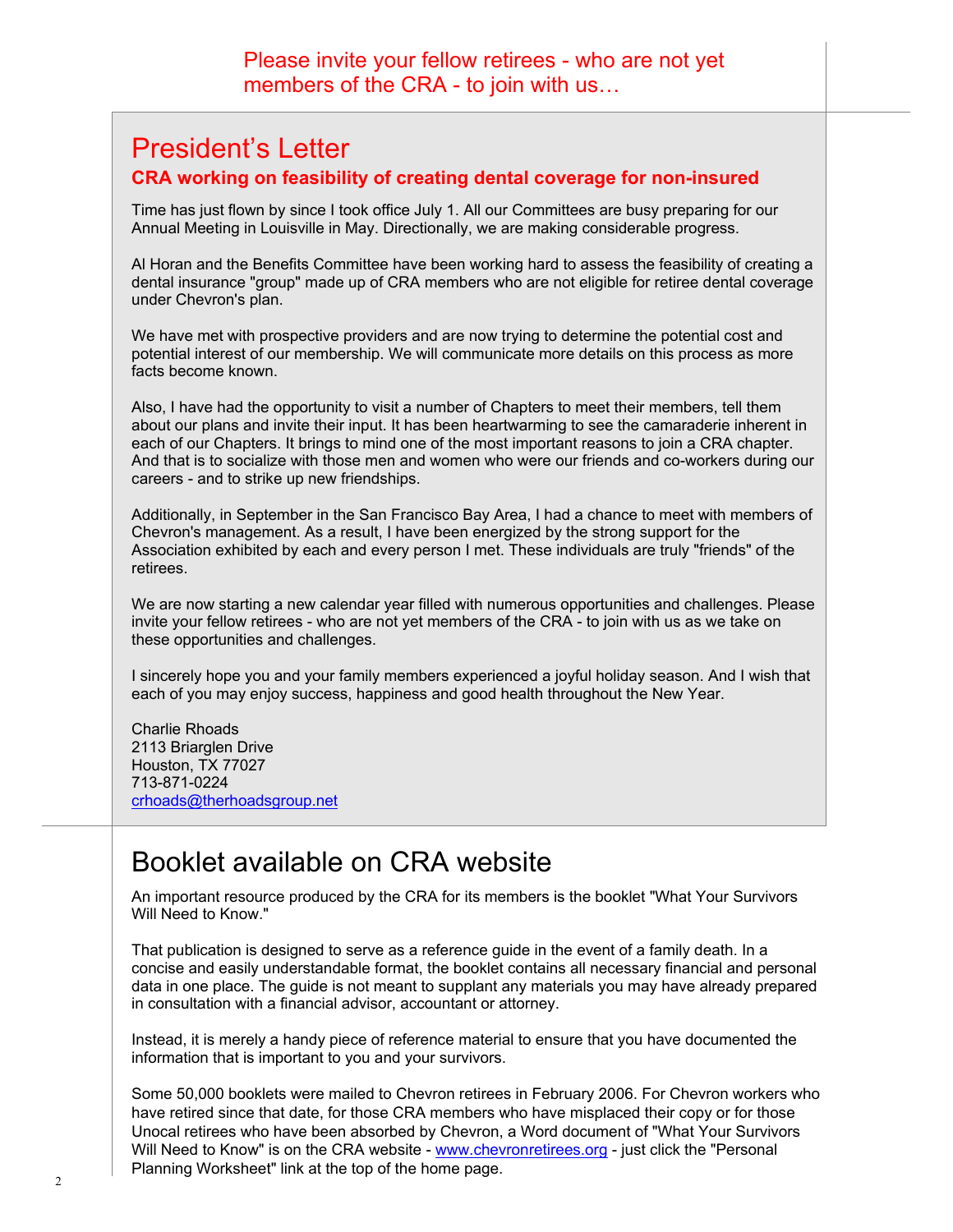### Paid membership declines

*continued from page 1*

Among chapters that have been working hard to increase paid membership is North Central Texas. In its June newsletter, the chapter president wrote, "In March, we solicited 332 new prospective members of which 82 were Unocal. We got 44 new members and 16 of those were Unocal." Altogether, the chapter has grown in dues-paying members from 89 in 1999 to 360 at the end of 2007.

North Central Texas noted three actions that chapter members have utilized successfully in increasing membership:

- 1. Encourage retirees, with whom you worked or know, to enroll in the chapter.
- 2. Consider giving a gift membership to an inactive retiree.
- 3. Consider enrolling your spouse as a dues-paying member.

Regarding the third suggestion, that's exactly what the Tulsa Skelly-Getty-Texaco chapter has done. At its September luncheon meeting, the chapter agreed to "voluntarily pay \$3 extra dues annually for our spouse if appropriate." Therefore, the dues for 2008 are \$10 individuals and \$13 couples.

Chapter President Lee Johnson wrote in his Holiday Greetings to members, "The \$3 will be passed on to the national CRA where it will be matched by Chevron Corporation by a \$7 contribution. In this way, we can increase our membership and help pay the expenses for CRA that includes all costs for each chapter president to attend the annual meetings and the costs for the Benefits Committee, Encore and other items CRA does for us."

Hufford reaffirms why that \$3 is crucial to the CRA organization.

He says, "First, \$3 from each paid membership (\$5 from Unaffiliated members) is sent from our 100 chapters to the Association's treasurer. From 13,298 paid members, that translates to over \$39,890. The figure the previous fiscal year was \$46,500 for 14,715 dues payers.

"Second, Chevron makes a yearly contribution to the CRA that's equivalent to \$7 per member for a total (times 13,298) of \$93,086. The total the previous fiscal year was \$103,005. Each and every year, those combined receipts play an essential role in helping underwrite the Association's annual operating costs."

# CRA Briefs

Bill Hargrove, who in 1967 founded what's now the ChevronTexaco/Gulf Atlanta Chapter, recently became the oldest-league bowler in U.S. history. The U.S. Bowling Congress sent a representative from Wisconsin to Decatur, Ga., to present Hargrove, age 106, with a plaque. Hargrove completed his 40-plus years with Gulf by retiring in 1966 as supervisor, Credit Accounts, in Atlanta.

Lee Johnson, president of the Tulsa Skelly-Getty-Texaco Chapter for 10 years, was selected by the Oklahoma State School Board Association to receive (1) the All-State School Board and (2) Buddy Spencer Leadership awards. He was honored for 21 continuing years as a board member of the Liberty School District located in South Tulsa and Okmulgee counties. Johnson also is chief of the volunteer fire department in that district.

The San Francisco Chapter has no problem recruiting members to serve as officers. The chapter's 15 members of the board of directors include a president, two vice presidents, treasurer and secretary.

Mel Ashwill, 90, was a 1984 co-founder of the Tulsa Chapter. Since then, he's served as its only treasurer. Chapter President Wayne Bohannan says, "Thanks to Mel's efforts we are in good financial shape." Ashwill worked in Warren Petroleum Accounting 35 years, retiring in 1982 as director of Financial Accounting.

South Bay Chapter members were guests at El Segundo Refinery's Chevron Company Picnic on Aug. 18. A day earlier, chapter members took part in their 60th Annual Retirees Luncheon.

Here's good news for volunteers. "A Vanderbilt University and University of Michigan study of 3,617 women and men found that those who reported participating in some sort of volunteer work were happier, less likely to be depressed and had better physical health than those who didn't."

Eleven Standard Oil and Chevron dealer retirees, who are members of the Louisville Chapter, got together at an Independence, Ky. restaurant. Oldest attendees were Mr. and Mrs. Gene Feagan. Married 77 years, Gene is 98.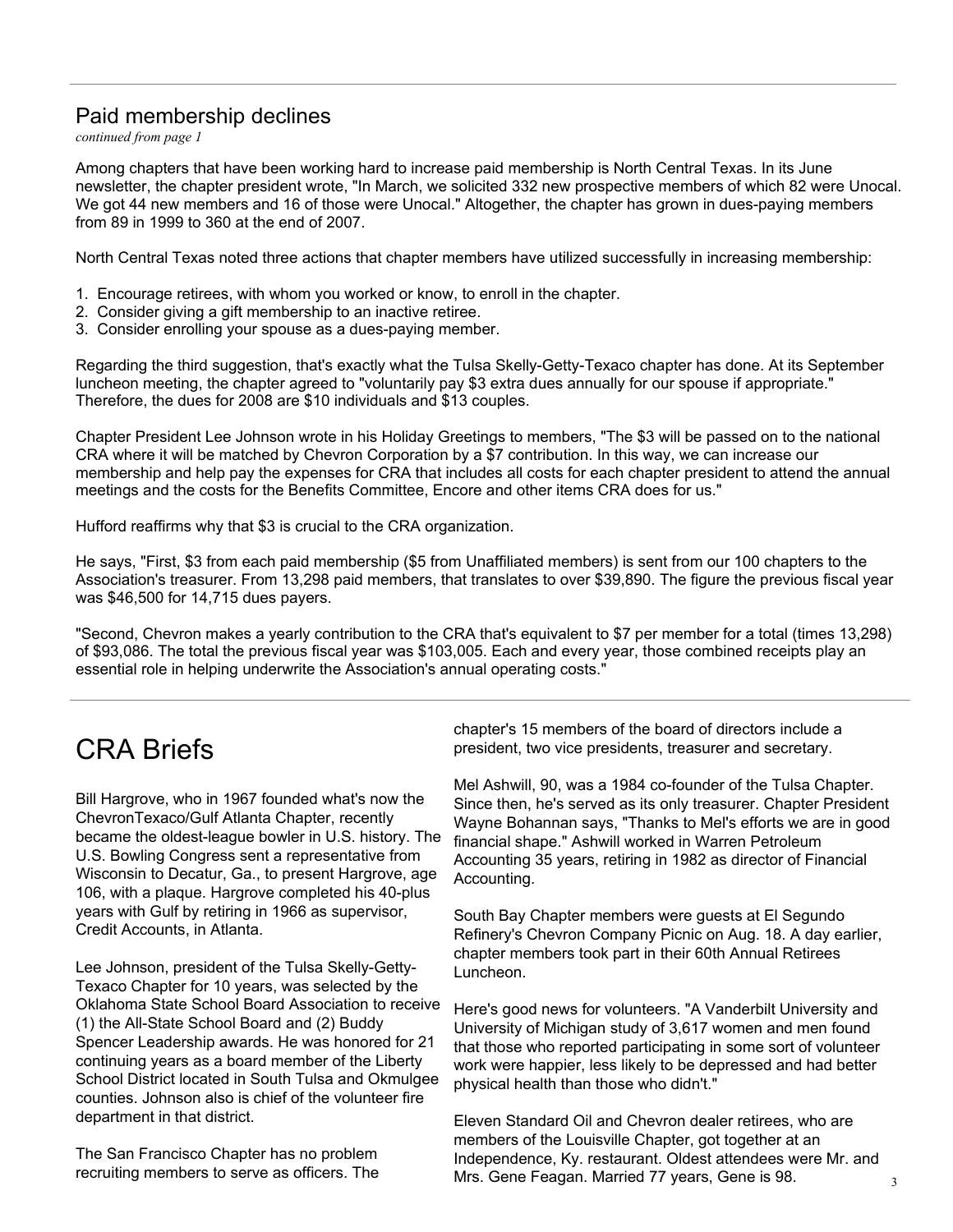## Women's trio heads chapter multiple tasks for the chapter involve board

In an unusual partnership, two spouses and a surviving spouse are handling the officer reins at the 125-member Sacramento Chapter. It's an active organization that meets five times a year at the Sacramento Hilton and holds an annual picnic.

Officers are London-born Pat Flores, president, who lives in Roseville; Linda Patrick, secretary, of Vacaville; and Helen Gadzinski, treasurer, of Sacramento. "We volunteered for these positions because no one else at the chapter offered to step forward," says Flores. The chapter remains without a vice president.

Pat's husband is Joe Flores, whose home base for 33 years was the Richmond Refinery. He retired as an electrician from Chevron in 1997.

Linda took over the secretary's job shortly after concluding 31 years as a kindergarten teacher. Her meetings, chapter luncheons, a group picnic and new membership recruiting. Her husband, Tom, spent 27 years in the Chevron Credit Card Department before retiring from the Concord office in 1994.

Gadzinski is the surviving spouse of Stan Gadzinski, who worked 33 years in retail marketing for Gulf Oil prior to retirement in 1976. Stan served two years as the Sacramento Chapter president.

Helen says, "Stan also was the area vice president of the Unaffiliated Chapter. This required his writing and sending out newsletters to 1,200 members who had no local chapter of their own or lived overseas. This is something we did every two months until his death in 2002."

She has been chapter treasurer the past 12 years. Since Stan's passing, she has kept busy volunteering at her church, a nursing home and "Loaves and Fishes."

Ernie Breaux, Gulf Coast Area vice president, released the following statement regarding the site for the CRA's 2010 annual meeting:

Lodging for 2010

"Consistent with the preference vote of the CRA delegates, the Steering Committee is continuing in its efforts to obtain favorable prices for our 2010 annual meeting. The negotiations are very promising and we are getting close to working out the details with the Hilton Airport New Orleans to host the annual meeting May 15-17, 2010."

## Blood Center honors Eaton

*continued from page 1*

Heisman Trophy recipients, Eaton's wife, Georgia, and their children, spouses, grandchildren and great grandchildren.

"I donate one pint every 56 days, rotating from one arm to the other," says Eaton. He worked 42 years for the Gulf companies, retiring in 1983 as credit manager for Warren Petroleum in Tulsa. As a 20-handicapper, he also finds time to play golf.

Equally dedicated is Doris Yocham, who received a commendation several years ago from President George Bush "for over 10,000 hours of volunteer service." She's now director of the Sapulpa Museum. That's in Sapulpa, Okla., a bedroom suburb of Tulsa.

"Altogether I have served 17 years at the museum, first as a docent, then as president the last nine years, and now as the director. I still work 40 hours a week as just one of the 50 volunteers at this history museum," says Yocham. "We occupy a three-story building filled with historical exhibits, including replicas of a general store, livery stable, Indian boarding school, church, courtroom and a jail."

In honor of Oklahoma's centennial year, Yocham says the museum is recreating a 1922 Phillips service station - complete with a 1922 Buick delivery truck and Model A Ford - across the street from the museum. Yocham spent a combined 34 years with Gulf, Warren Petroleum and Chevron. She retired from Chevron as supervisor, General Services, in Tulsa.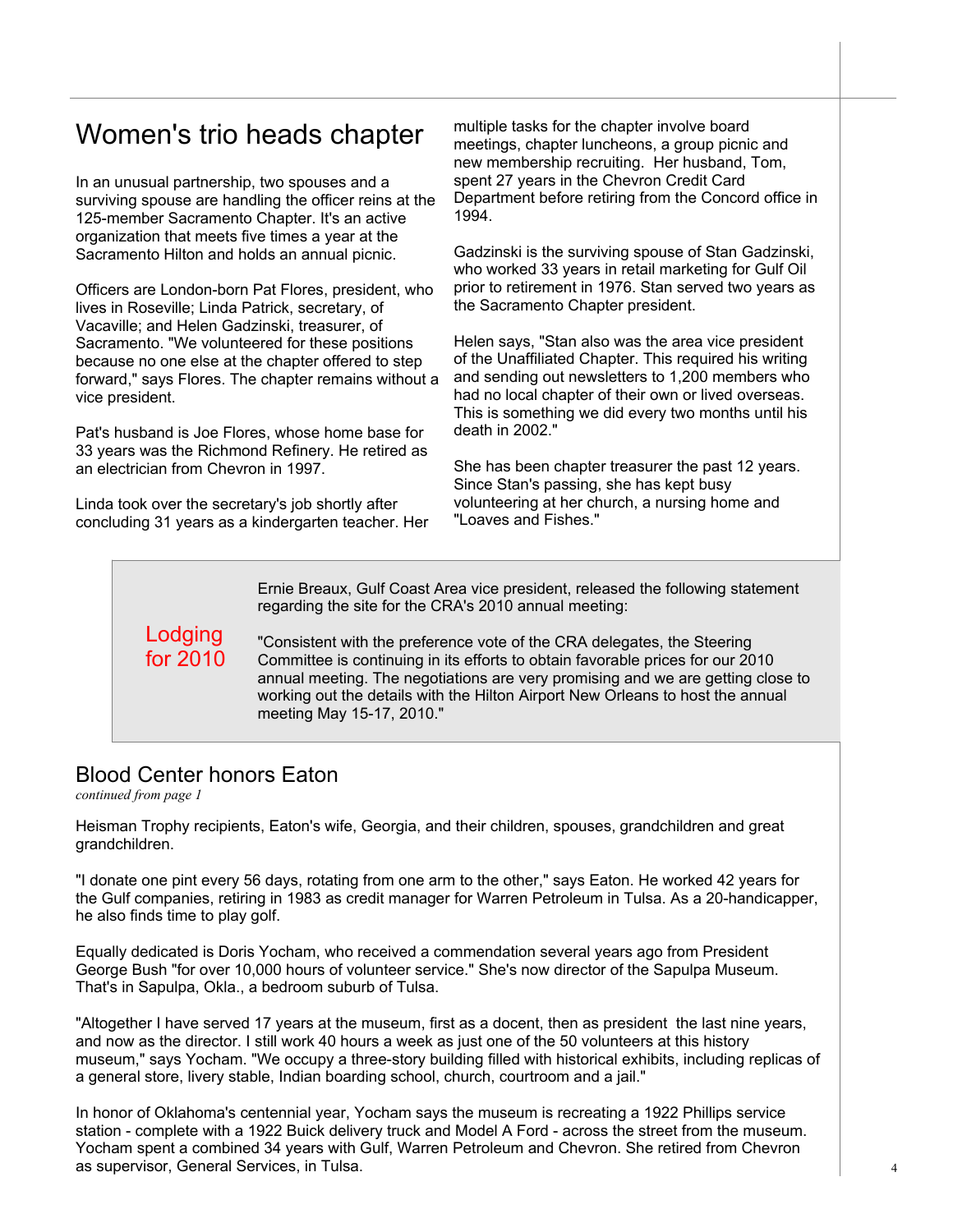## Encore Benefits Corner by Al Horan, CRA's Benefits Chairperson *Benefits Committee comes to the aid of Gulf Coast retirees*

It's hard to believe but we just completed the Open Enrollment for 2008. I'm pleased to say that, on the whole, the enrollment seemed to run smoothly.

However, we did encounter a problem with some retirees, especially those individuals living in the Gulf Coast Area who did not receive their enrollment packages. I'm happy to say that Chevron's Benefits Department came to the rescue. We eventually got everything back on track. In total, approximately 16,000 individuals elected to change coverage for 2008 - and more than half of these were made on-line.

Over the last few months the Committee has received various enquiries from retirees about their Chevron benefits. I'm happy to say that with Chevron's help we've been able to resolve all but a few issues.

The remaining problems are being actively worked on. It appears to me that in some cases the problems have a recurring theme. Where types of issues recur, and where they are not specific to an individual, we would like to turn them into general questions and answers (individual names and facts would not be used) and post them on the Chevron Retirees Association website - www.chevronretirees.com. Along the same line we would welcome your general questions so that we may likewise post them and our answers.

I can appreciate that not everyone has access to a computer. On the surface this is a problem. However, most of us have family and friends who have computers. Perhaps, if it's not an issue, we can consider asking for their help by obtaining copies of pertinent information on your behalf.

In the next issue of Encore I'm hoping to assist you by addressing the topic of dealing with Chevron's service providers and government agencies. I'd like to prepare templates that can guide you, or anyone you designate, by outlining the type of information you will need when you contact a provider.

Just a few reminders about Chevron's Medical and Dental Plans:

(1) medical and dental claims for all individuals, including Medicare participants, for 2007 must be filed with the insurers by June 30, 2008; (2) prescription drug claims for 2007 must be filed by March 31, 2008 if you are covered by Medicare (Non-Medicare participants must file a claim within 365 days of the date of purchase); and (3) if you are covered by Medicare and you belong to a Chevron Medical Plan you must be enrolled in Medicare Parts A & B (hospital & doctor coverage) but not in Part C (alternative medical plan, like a Medicare HMO) or Part D (drug coverage).

The Committee welcomes your thoughts and comments. Our contact information is as follows:

#### - **Al Horan, Caltex:**

 5 E-Mail: awhoran@verizon.net, Phone: 972-964-1787 - **Virginia Benfield, Texaco:** E-Mail: vbenfield@comcast.net, Phone: 281-558-3807 - **Linda Bulla, Texaco:** E-Mail: jo2nlin3a@earthlink.net, Phone: 615-832-1046 - **Bill Dodge, Chevron/Gulf:**  E-Mail: wndodge@sbcglobal.net, Phone: 512-996-8202 - **Herb Farrington, Unocal:** E-Mail: herbf76@msn.com, Phone: 714-904-5825 - **Richard Watkins, Unocal:** E-Mail: dwatkins@nctv.com, Phone: 903-451-3266

## New retail website

Chevron's new Retail website is ChevronwithTechron.com.

On the homepage, a Chevron station image animates and invites users to follow interactive links like "Trust in Techron." It feature vignettes about why customers rely on Chevron. There's also an enhanced Station Finder and "Ask Mr. Gasoline," a collection of gasoline questions answered by Chevron Fellow, Lew Gibbs, and his colleagues.

Visit the website and experience the online brand for yourself.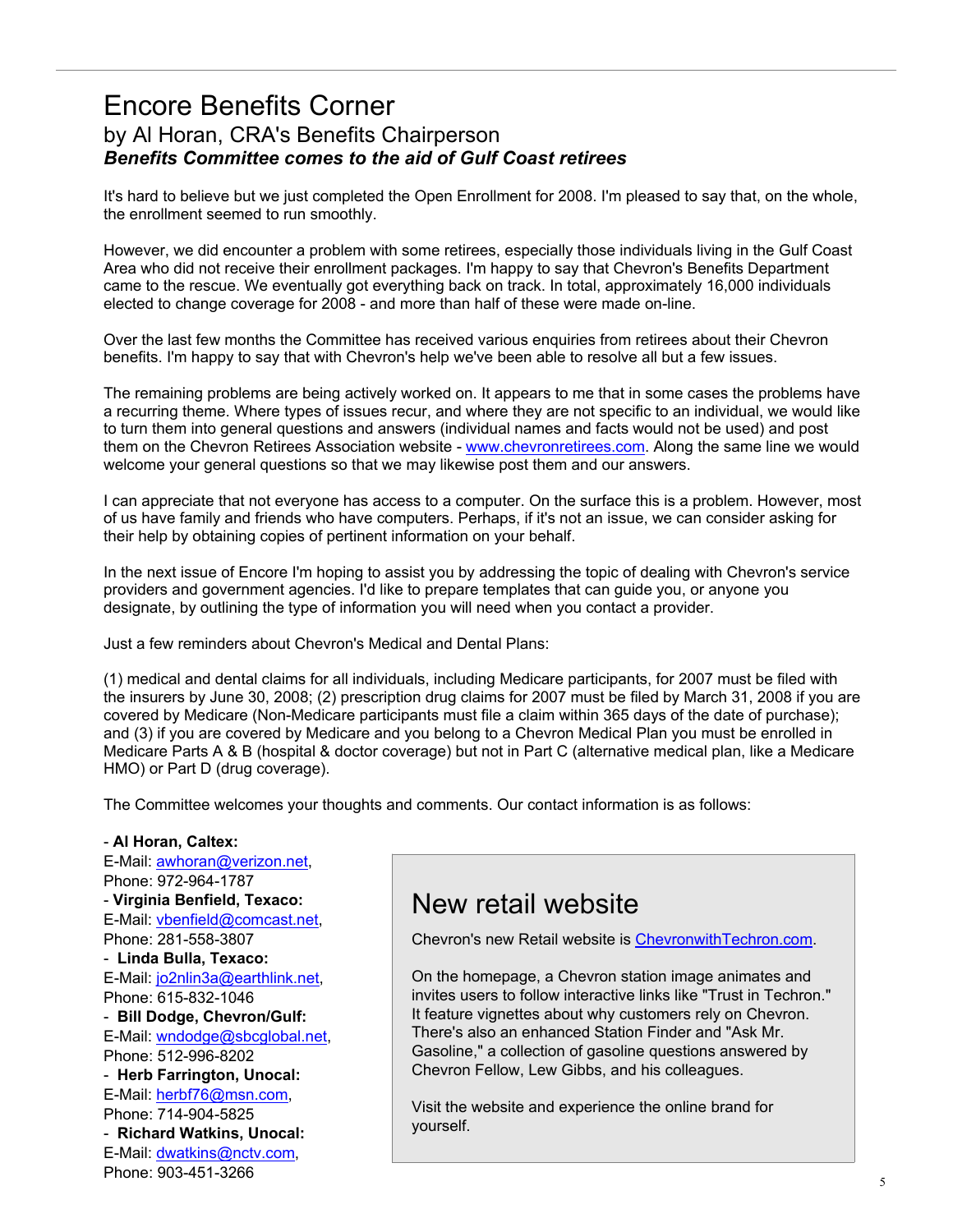## Two new area VPs

Kim Fisher and Herb Farrington are the CRA's new 2007-08 area vice presidents.

Fisher, who resides in the Vancouver suburb of Delta, British Columbia, is the Canadian area vp. She represents the Association's only international chapters, located in Calgary and Vancouver.

Moreover, Fisher is the first woman in Association history to serve two non-consecutive terms as an area vp, having toiled in the Canadian post in 2004-05. Also, she was the first female president of the Chevron Canada Chapter, for whom she completed four terms.

Fisher's work as a volunteer docent at Aquarium Vancouver totals 21 years, where she conducts aquarium tours in English and German, teaches children's classes, coordinates on-site sleepovers for families and hosts breakfast groups for beluga swim-bys. She also assists in rehabbing marine mammals like baby harbor seals.



*Canadian Area Vice President Kim Fisher* 

For the last 13 winters, she has volunteered every Sunday as a skiing Mountain Host at Whistler Blackcomb. Located 75 miles north of Vancouver, it is North America's largest ski resort and the site of the 2010 Winter Olympics.

She concluded a 26-year Chevron Canada career by retiring in 1998 as a stock analyst for the company's fuel storage tanks at Vancouver International Airport. Contact her at 1073 Shaman Crescent, Delta, BC, Canada V4M 2L6; 604-948-0450 or ursulaski@hotmail.com.

Farrington, a Westminster, Calif., resident, is the Southern California Area vp. The first Unocal retiree to serve as an area vp, Farrington also is a member of the San Diego Chapter and Union Oil Alumni Club of Southern California and a Benefits Committee member.

Culminating a 34-year career, with 25 of those based at the company's head office in downtown Los Angeles, he retired from Unocal in 2004 as its Employee Benefits manager. He managed Unocal's Retirement fund and 401K plans, and assignments took him to Thailand, Indonesia, Singapore and Europe.

Recently, Farrington has been in demand as a luncheon speaker at the Southern California chapters of San Diego, South Bay, La Habra and Bakersfield and at Chevron/Unocal Retiree Clubs in Los Angeles and Brea. As an Enrolled Agent and Certified Financial Planner, the title of his talk is "Tax Tips & Tools for Retirees." Among items covered in his presentations are IRA Withdrawals, Taxes, Required Minium Distribution, and Investments. He can be reached at 13936 Grambling Cr., Westminster, CA 92683; 714-904-5825 or herbf76@msn.com.

Returning area vps are Robin Backstrom, Parker, Colo., Intermountain; Ernest Breaux, Lafayette, La., Gulf Coast; Daryl Brennick, Lynden, Wash., Northwest U.S./Alaska; Sy Yuan, San Rafael, Calif., Northern California/Hawaii; Bill Merkel, Edmond, Okla., The Plains; George Powell, Tampa Bay, Fla., South Atlantic Seaboard; Mike Riley, Prospect, Ky., Midwest; Kevin Ryan, Siasconset, MA, North Atlantic Seaboard; Jim Thomas, Port Neches, Texas, South Texas; and Bill Mather, Reno, Nev., Unaffiliated.

## Public Service runnerups

Lack of space in recent issues of Encore prevented us from publishing the following information:

Runnerup nominees for Chevron's 2007 Public Service Awards were Glenn Dutton, Orange Retiree Chapter, of which Glenn was president; Captain Robert A. and Lois Kolofsky, New England Chapter, with Rodger Salman president; and Ken Smith, Mile High Chevron Texaco Chapter, with Jeannette NewVille president. The individual chapter nominee was Canadian Prairie, whose president is Bruce Fraser.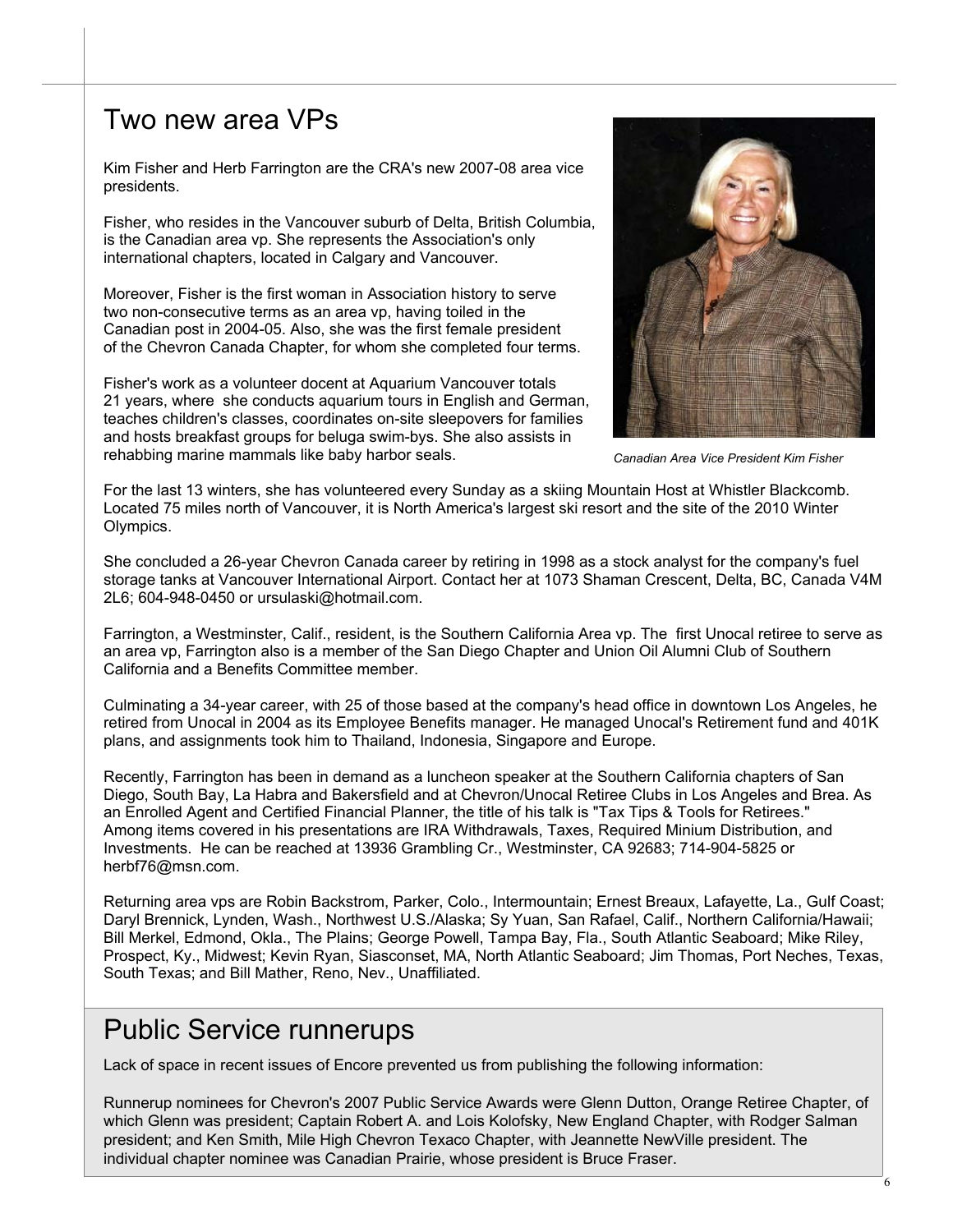# Chevron

Chevron Retirees Association. For story ideas, contact: Walt Roessing, Managing Editor 4817 Palm Ave, #M, La Mesa, CA 91491 E-mail: wlroessing@cs.com (619) 697-9702

For questions regarding Encore www.chevronretirees.org, contact: Maree "MJ" Stone, Chair Communications Committee 30600 N. Pima Rd., No. 101, Scottsdale, AZ, 85266 E-mail: msto@att.net (480) 595-2872

The Chevron Retirees Association is not a subsidiary of Chevron Corporation but an independent organization of retired employees of Chevron or its predecessor companies.

## 50 Best places for retirement jobs

A list of the USA's "50 Best Places for Retirement Job Seekers," grouped by geographic region, has been assembled by RetirementJobs.com. That Massachussets-based company claims to be "the #1 career website for jobseekers aged 50-plus."

"Given the desire for a majority of U.S. baby boomers to continue working (in some capacity) beyond traditional retirement age, there has emerged a new category of employment - a 'retirement job'." So says Bob Skladany, vice president of Research for RetirementJobs.com.

To meet the demand, the firm recently evaluated and compiled a list of the best metropolitan areas of where to find retirement jobs. Grouped by geographic region, the 50 Best Places are situated in the Northwest/West Coast, Southwest/Mountain, Central/Midwest, Upper Midwest/Great Plains, Northeast and Mid-Atlantic/Southeast.

The company's prime factors considered in selecting the "Best Places" were:

- 1. General Employment Growth
- 2. Unemployment Rate
- 3. Housing Costs
- 4. General Cost of Living
- 5. Prevalence of Key Retirement Job Opportunities

6. Presence of Age Friendly Certified Employers *(employers whose best practices have proven a dedication to recruit and retain workers over 50)*  7. Healthcare Services

For a detailed list of all 50 "Best Places," go online to www.retirementjobs.com. Then click on the title About Us, then News and Events, and then Press Releases. For general information, go to www.retirementjobs.com.

#### Encore In Memoriam: **July 2007 – September 2007**  *As reported by Chevron during this period*

Hoyt, Judson Webster, 6/24/2007, Amoseas, Ret. 1985

Crawford, William J., 9/20/2007, Caltex, Ret. 1969 Gonzalez, Andrea, 5/30/2007, Caltex, Ret. 1982 Macklin, Frank Thomas, 9/7/2007, Caltex, Ret. 1984 Mlicko, Ludwig, 11/6/2006, Caltex, Ret. 1978 Moore, James O., 7/20/2007, Caltex, Ret. 1978 Stuby, Carl F., 7/20/2006, Caltex, Ret. 1985

Able, Louis E., 4/9/2007, Chevron, Ret. 1976 Allen, Donald M., 8/13/2007, Chevron, Ret. 1981 Angle, M. S., 7/24/2007, Chevron, Ret. 1986 Aquinde, Eleuterio R., 9/13/2007, Chevron, Ret. 1986 Arendt, John M., 7/25/2007, Chevron, Ret. 1985 Ashley, Hoyt C., 7/25/2007, Chevron, Ret. 1986 Baird, Tom H., 7/9/2007, Chevron, Ret. 1976 Bank, Magdolna M., 8/20/2007, Chevron, Ret. 1977 Barusch, Maurice R., 7/7/2007, Chevron, Ret. 1982 Billingsley, Rodney H., 7/20/2007, Chevron, Ret. 1985 Blake, James L., 5/1/2007, Chevron, Ret. 1981 Bonner, Robert D., 6/28/2007, Chevron, Ret. 1985 Brightwell, Thomas E., 8/11/2007, Chevron, Ret. 2000 Brown, E. R., 8/1/2007, Chevron, Ret. 1986 Bunch, F. T., 7/30/2007, Chevron, Ret. 1985 Buntjer, William H., 9/14/2007, Chevron, Ret. 1991 Burleson, Dorothy S., 8/19/2007, Chevron, Ret. 1970 Burnett, Cleaburn L., 2/7/2007, Chevron, Ret. 1984

Carlson, Edward E., 8/15/2007, Chevron, Ret. 1979 Centers, James O., 7/13/2007, Chevron, Ret. 1987 Charno, David H., 7/3/2007, Chevron, Ret. 1985 Chenevert, Raymond A., 8/8/2007, Chevron, Ret. 1986 Chiodo Jr., P., 8/5/2007, Chevron, Ret. 1985 Christofferson, Glen D., 7/18/2007, Chevron, Ret. 1991 Cook Jr., James B., 9/21/2007, Chevron, Ret. 1998 Dalton, C. E., 6/18/2007, Chevron, Ret. 1982 Dash, James H., 9/4/2007, Chevron, Ret. 1977 Davis, Claude T., 8/11/2007, Chevron, Ret. 1982 Dennison, R. F., 7/6/2007, Chevron, Ret. 1990 Derosier, Alfred W., 7/5/2007, Chevron, Ret. 1992 Dias, G. H., 9/9/2007, Chevron, Ret. 1981 Diehl, George, 8/5/2007, Chevron, Ret. 1985 Dufeu, Edwin L., 8/9/2007, Chevron, Ret. 1988 Dufrene, T. J., 9/3/2007, Chevron, Ret. 1986 Durkos, George P., 2/27/2007, Chevron, Ret. 1975 Durnford, Lawrence A., 6/25/2007, Chevron, Ret. 1983 Feliciano, Zosimo P., 7/18/2007, Chevron, Ret. 1988 Glover, Robert L., 7/9/2007, Chevron, Ret. 1985 Gonzales Jr., Lee J., 7/23/2007, Chevron, Ret. 2006 Goodwin Jr., James A., 6/23/2007, Chevron, Ret. 1992 Gore, George J., 6/30/2007, Chevron, Ret. 1980 Gunning, A. T., 9/14/2007, Chevron, Ret. 1980 Hammerman, H. R., 8/18/2007, Chevron, Ret. 1986 Hancock, Clifford C., 7/5/2007, Chevron, Ret. 1976 Hargett, Wayne H., 9/16/2007, Chevron, Ret. 1989

Harris, Emeal J., 9/17/2007, Chevron, Ret. 1978 Hicks, H. R., 9/4/2007, Chevron, Ret. 1985 Hillmann, L. A., 8/13/2007, Chevron, Ret. 1990 Hind, Derrick D., 7/5/2007, Chevron, Ret. 1985 Hinton, Albert W., 9/5/2005, Chevron, Ret. 1981 Hjort, H., 9/25/2007, Chevron, Ret. 1982 Holcomb, William T., 9/11/2007, Chevron, Ret. 1974 Ikeda, Harold S., 7/16/2007, Chevron, Ret. 1991 Inocencio, Narciso, 9/15/2007, Chevron, Ret. 1989 Iwamoto, Robert H., 7/30/2007, Chevron, Ret. 1992 Jensen, K. M., 9/3/2007, Chevron, Ret. 1979 Jensen, Margaret J., 9/8/2007, Chevron, Ret. 1995 Johnson, Eugene J., 6/15/2007, Chevron, Ret. 1986 Johnson, James D., 7/10/2007, Chevron, Ret. 1992 Jones, Cornelia L., 2/27/2007, Chevron, Ret. 1985 Kadel, E. E., 7/12/2007, Chevron, Ret. 1983 Keeton, W. H., 9/18/2007, Chevron, Ret. 2007 Keith, Kid K., 7/29/2007, Chevron, Ret. 1981 Klein, John R., 8/31/2007, Chevron, Ret. 1980 Lackey, Homer C., 7/15/2007, Chevron, Ret. 1986 Lane II, Joe H., 9/11/2007, Chevron, Ret. 1985 Leslie, George G., 8/23/2007, Chevron, Ret. 1977 Lester, Frank P., 8/12/2007, Chevron, Ret. 1977 Lewis, Michael E., 8/27/2007, Chevron, Ret. 1990 Lindsey, Joyce Lee, 9/26/2007, Chevron, Ret. 1991 Loe Jr., Claran A., 6/30/2007, Chevron, Ret. 1975 Loftin, Laura J., 1/5/2007, Chevron, Ret. 1994 MacGregor, Glen D., 8/22/2007, Chevron, Ret. 1995 Marte, Enriqueto G., 7/24/2007, Chevron, Ret. 1989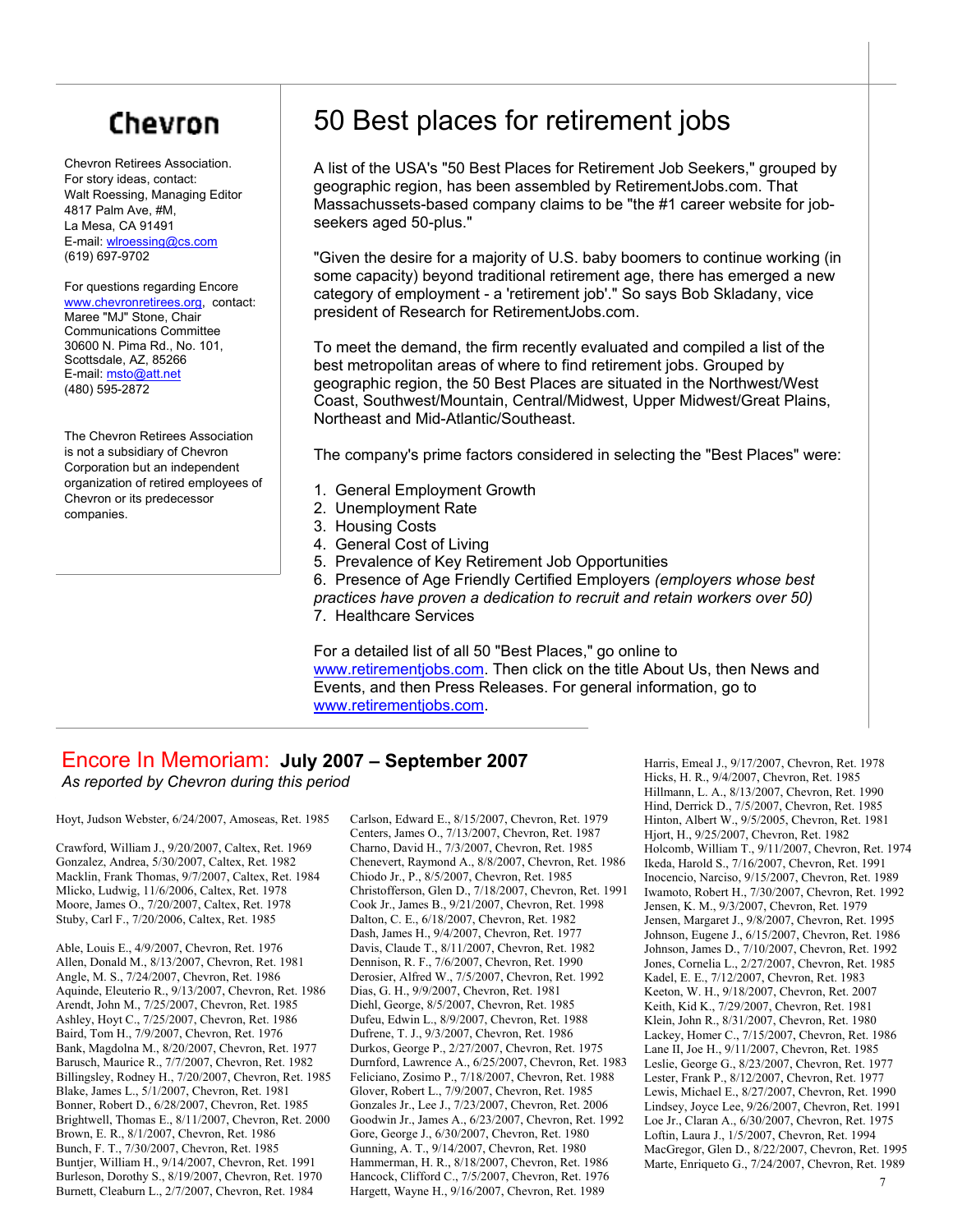Martin, A. P., 7/10/2007, Chevron, Ret. 1980 Massay, James D., 5/22/2007, Chevron, Ret. 1976 Mc Innis, Winifred H., 9/21/2007, Chevron, Ret. 1974 Merrick, Frank, 6/26/2007, Chevron, Ret. 1983 Moss, Delmar E., 6/29/2007, Chevron, Ret. 1983 Newstrom, John E., 6/15/2007, Chevron, Ret. 1974 Novak, Andrew S., 8/8/2007, Chevron, Ret. 1985 Obeck, Eleanor M., 9/13/2007, Chevron, Ret. 1976 Paulson, A. W., 8/22/2007, Chevron, Ret. 1985 Pirich, John, 9/13/2007, Chevron, Ret. 1986 Porterfield, Thomas G., 9/14/2007, Chevron, Ret. 1992 Callaway, Wooten R., 8/18/2007, Gulf, Ret. 1968 Post, L. F., 7/16/2007, Chevron, Ret. 1983 Raivel, Earl L., 9/16/2007, Chevron, Ret. 1983 Rawlins, Donald H., 4/17/2007, Chevron, Ret. 1975 Redman, Edward K., 8/14/2007, Chevron, Ret. 1982 Ricker, Donald M., 9/2/2007, Chevron, Ret. 1983 Rike Jr., William F., 9/1/2007, Chevron, Ret. 1978 Rodriguez, Mario, 12/19/2005, Chevron, Ret. 1975 Rolufs, F. H., 7/31/2007, Chevron, Ret. 1978 Row, William J., 6/29/2007, Chevron, Ret. 1978 Saenger, David M., 7/9/2007, Chevron, Ret. 1977 Schafer, A. H., 7/31/2007, Chevron, Ret. 1985 Schumacher, Dennis D., 7/19/2007, Chevron, Ret. 1997 Dixon, Robert A., 9/8/2007, Gulf, Ret. 1994 Sergeant, Richard S., 9/28/2007, Chevron, Ret. 1986 Smith, Ruth J., 4/22/2007, Chevron, Ret. 1971 Spyhalski, Edward J., 8/18/2007, Chevron, Ret. 1990 Steever, Charles L., 9/1/2007, Chevron, Ret. 1986 Steffano, Vincent A., 7/11/2007, Chevron, Ret. 1986 Stivers, Gusta A., 8/22/2007, Chevron, Ret. 1983 Tolar, Thomas N., 6/22/2007, Chevron, Ret. 1985 Tuttle, F. B., 8/28/2007, Chevron, Ret. 1982 Vaughn, Thomas E., 9/1/2007, Chevron, Ret. 1971 Wagner, Charles E., 9/6/2007, Chevron, Ret. 1983 Wardle, Donald C., 8/10/2007, Chevron, Ret. 1982 Whiteley, Thomas M., 8/22/2007, Chevron, Ret. 1993 Williams, Carl E., 6/22/2007, Chevron, Ret. 1982 Wilson, Raymon A., 7/30/2007, Chevron, Ret. 1978

Arias, Ralph P., 7/17/2007, Getty, Ret. 2003 Bailey, Elwood R., 7/30/2007, Getty, Ret. 1984 Brown, Leroy, 8/8/2007, Getty, Ret. 1983 Brown, Marvin O., 8/22/2007, Getty, Ret. 1985 Butler, Billy C., 7/10/2007, Getty, Ret. 1984 Clarke, Wilson R., 8/7/2007, Getty, Ret. 1985 Cofer, Charles L., 9/9/2007, Getty, Ret. 1997 Daniels, George M., 7/1/2007, Getty, Ret. 1983 Dittmer, Dean D., 9/14/2007, Getty, Ret. 1994 Dowd, Edgar A., 9/14/2007, Getty, Ret. 1974 Ferrara, Evelyn M., 6/24/2007, Getty, Ret. 1987 Fisher, Russell E., 8/10/2007, Getty, Ret. 1982 Fitzpatrick, James W., 7/12/2007, Getty, Ret. 1986 Fowler, Robert C., 7/22/2007, Getty, Ret. 1992 Gonzales, Francisco, 8/9/2007, Getty, Ret. 1985 Gyger, Charles R., 8/2/2007, Getty, Ret. 1966 Hadley, Andrews D., 6/25/2007, Getty, Ret. 1986 Henry, F. J., 8/7/2007, Getty, Ret. 1982 Hood, Talmadge S., 6/27/2007, Getty, Ret. 1987 Kerr, Robert L., 8/23/2007, Getty, Ret. 1984 Konkle, Irene G., 6/20/2007, Getty, Ret. 1978 Kucaba, Walter, 7/20/2007, Getty, Ret. 1977 Lill, Joseph T., 9/9/2007, Getty, Ret. 1994 Livesay, Bennie E., 9/3/2007, Getty, Ret. 1986 McPartland, John L., 8/7/2007, Getty, Ret. 1985 Mintz, John M., 8/1/2007, Getty, Ret. 1984 Morris, Kenneth D., 8/12/2007, Getty, Ret. 1984 Munoz Jr., Mauricio, 9/19/2007, Getty, Ret. 2002 Pelava, Stanley C., 8/9/2007, Getty, Ret. 1980 Schlueter, Ralph A., 8/13/2007, Getty, Ret. 1985 Thompson, William R., 6/27/2007, Getty, Ret. 1973 Villyard, Henry C., 8/18/2007, Getty, Ret. 1982 Weldon, Billie D., 9/3/2007, Getty, Ret. 1984 Wheeler, Danny W., 6/28/2007, Getty, Ret. 1987

Alberti, Hilda W., 7/5/2007, Gulf, Ret. 1972 Anderson, Charles J., 8/11/2007, Gulf, Ret. 1984 Anneler, Lanita B., 8/27/2007, Gulf, Ret. 1994 Anuskiewicz, Raymond, 2/22/2007, Gulf, Ret. 1971 Aulenbacher, Walter E., 8/16/2007, Gulf, Ret. 1978 Austin, Robert O., 6/1/2007, Gulf, Ret. 1985 Barbier, Lee L., 7/13/2007, Gulf, Ret. 1980

Bartlett, Paul, 6/7/2007, Gulf, Ret. 1980 Bell, William C., 9/8/2007, Gulf, Ret. 1990 Bellew, Robert D., 6/25/2007, Gulf, Ret. 1988 Bennett, Troy B., 9/16/2007, Gulf, Ret. 1984 Bilberry, Charles G., 9/8/2007, Gulf, Ret. 1983 Bodin, Henry H., 8/29/2007, Gulf, Ret. 1985 Borland, Wallace J., 8/14/2007, Gulf, Ret. 1986 Boudreaux, Cebre, 6/11/2007, Gulf, Ret. 1977 Bradford, Walter, 8/22/2007, Gulf, Ret. 1996 Bukovics, Ernest J., 8/19/2007, Gulf, Ret. 1981 Campbell, Roy B., 8/20/2007, Gulf, Ret. 1976 Charitat, Raymond H., 8/16/2007, Gulf, Ret. 1982 Clark, Clyde, 8/28/2007, Gulf, Ret. 1982 Comeaux, Horace J., 8/26/2007, Gulf, Ret. 1985 Cone, Bobby E., 6/27/2007, Gulf, Ret. 1999 Costantino, Sam N., 8/31/2007, Gulf, Ret. 1979 Craddock, John R., 6/3/2007, Gulf, Ret. 1982 Davis, Donald R., 6/24/2007, Gulf, Ret. 1990 Davis, Frank B., 9/7/2007, Gulf, Ret. 1986 Davis Jr., Carl A., 9/5/2007, Gulf, Ret. 1994 Di Martino, Guido W., 8/9/2007, Gulf, Ret. 1980 Edwards, Dean E., 7/20/2007, Gulf, Ret. 1995 Evans, Jack, 9/7/2007, Gulf, Ret. 1983 Frey, Richard S., 8/18/2007, Gulf, Ret. 1982 Gallagher, James H., 5/31/2007, Gulf, Ret. 1991 Gresham, Jack, 6/17/2007, Gulf, Ret. 1978 Griffin, Louis D., 8/17/2007, Gulf, Ret. 1980 Guillory Jr., Lawrence, 6/14/2007, Gulf, Ret. 1985 Gulledge Jr., Marshall C., 9/10/2007, Gulf, Ret. 1988 Gunther, Andrew P., 7/5/2007, Gulf, Ret. 1981 Hall, William H., 8/11/2007, Gulf, Ret. 1983 Hamilton, Ethel C., 8/15/2007, Gulf, Ret. 1985 Hammitt, Richard A., 7/23/2007, Gulf, Ret. 1982 Harper, Marvin J., 9/17/2007, Gulf, Ret. 2000 Hartzell, Roy E., 8/8/2007, Gulf, Ret. 1982 Hatchell, Albert H., 9/26/2007, Gulf, Ret. 1980 Hatcher, Joseph H., 9/10/2007, Gulf, Ret. 1979 Hetzer, Michael J., 9/4/2007, Gulf, Ret. 1980 Hickman, Freddie B., 8/29/2007, Gulf, Ret. 1983 Hood, Edward S., 8/11/2007, Gulf, Ret. 1996 Horn, V. D., 8/18/2007, Gulf, Ret. 1973 Jacobs, Arthur J., 9/16/2007, Gulf, Ret. 2000 Jacquet, Phillip L., 8/20/2007, Gulf, Ret. 1989 Johnson, Robert D., 8/12/2007, Gulf, Ret. 1979 Kearl, Theo J., 9/3/2007, Gulf, Ret. 1987 Killian Jr., John A., 6/8/2007, Gulf, Ret. 1992 Laird, Oliver S., 6/12/2007, Gulf, Ret. 1984 Lersch, James R., 9/16/2007, Gulf, Ret. 1983 Lynch, William T., 9/12/2007, Gulf, Ret. 1989 Maier, R. William, 8/19/2007, Gulf, Ret. 1983 Mansell, Ernest H., 8/18/2007, Gulf, Ret. 1983 Marshall, Charles P., 8/3/2007, Gulf, Ret. 1983 Mc Intire, Agnes E., 6/26/2007, Gulf, Ret. 1983 Mc Iver, George C., 7/21/2007, Gulf, Ret. 1984 McGonagle, Mary M., 7/22/2007, Gulf, Ret. 1982 Miller, Kenneth I., 7/22/2007, Gulf, Ret. 1981 Mitchell, James A., 7/1/2007, Gulf, Ret. 1981 Moye, Jeff W., 7/9/2007, Gulf, Ret. 1983 Murphy, Carl, 7/13/2007, Gulf, Ret. 1980 Murphy, Kenneth R., 6/18/2007, Gulf, Ret. 1984 Nevels Jr., Charles S., 8/27/2007, Gulf, Ret. 1985 Nungesser, George M., 8/26/2007, Gulf, Ret. 1981 Odonnell, Albert H., 1/14/2007, Gulf, Ret. 1976 Patteson, Robert W., 7/10/2007, Gulf, Ret. 1988 Peters, Russell E., 7/9/2007, Gulf, Ret. 1973 Pooley, David L., 6/3/2007, Gulf, Ret. 1989 Rathbun, Michael L., 9/28/2007, Gulf, Ret. 2005 Richey, John W., 5/3/2007, Gulf, Ret. 1986 Rivers, Ernest L., 8/8/2007, Gulf, Ret. 1982 Ross, Susie F., 8/11/2007, Gulf, Ret. 1968 Ryder, Wilburn H., 8/4/2007, Gulf, Ret. 1965 Sarra, Maurice J., 9/17/2007, Gulf, Ret. 1980 Schexneider, Wilfred, 7/28/2007, Gulf, Ret. 1991 Scott, Maynard H., 9/12/2007, Gulf, Ret. 1982 Simon, John U., 9/13/2007, Gulf, Ret. 1986 Sink, Eleanor N., 8/22/2007, Gulf, Ret. 1975 Smith, Alfred E., 7/2/2007, Gulf, Ret. 1995

Snyder, Joseph H., 9/6/2007, Gulf, Ret. 1973 Sonnier, Joseph K., 7/22/2007, Gulf, Ret. 1984 Stephenson, Francis M., 8/8/2007, Gulf, Ret. 1995 Timpson Jr., John E., 7/7/2007, Gulf, Ret. 1982 Wanzel, Alice W., 6/16/2007, Gulf, Ret. 1975 Weismann, Theodore J., 7/6/2007, Gulf, Ret. 1982 Wendell, Robert E., 7/14/2007, Gulf, Ret. 1977 Werner, Herman C., 7/24/2007, Gulf, Ret. 1983 White, Jacqueline M., 8/29/2007, Gulf, Ret. 1983 Williams, Harry M., 7/24/2007, Gulf, Ret. 1982 Wylie, Max L., 7/22/2007, Gulf, Ret. 1996

#### Miller, John H., 8/19/2007, MolyCorp, Ret. 1991

Abbott, R. E., 8/10/2007, Texaco, Ret. 1976 Alston Jr., Reuben J., 7/9/2007, Texaco, Ret. 1982 Angle, Elmer E., 8/10/2007, Texaco, Ret. 1985 Arceneaux, Leeward J., 8/1/2007, Texaco, Ret. 1982 Armonat, Raymond G., 6/27/2007, Texaco, Ret. 1972 Barker, Felix A., 7/20/2007, Texaco, Ret. 1989 Baumer, Anthony A., 8/8/2007, Texaco, Ret. 1989 Bloodworth, Patricia K., 6/29/2007, Texaco, Ret. 1987 Bonsal, Charles L., 6/28/2007, Texaco, Ret. 1977 Bourgeois, Irvin J., 9/10/2007, Texaco, Ret. 1983 Bourgeois, Robert J., 8/6/2007, Texaco, Ret. 1982 Bourque, Alice M., 9/9/2007, Texaco, Ret. 1981 Bozanich, Esther V., 8/8/2007, Texaco, Ret. 1977 Brawley, Herschel G., 8/12/2007, Texaco, Ret. 1995 Britton, Thomas W., 7/28/2007, Texaco, Ret. 1982 Broussard, Pierre, 9/17/2007, Texaco, Ret. 1980 Brown, Elois, 8/23/2007, Texaco, Ret. 1993 Brown, George P., 9/20/2007, Texaco, Ret. 1983 Bunch, Gordon, 8/8/2007, Texaco, Ret. 2007 Burruss, Alexander P., 6/27/2007, Texaco, Ret. 1980 Camp, Charles R., 7/28/2007, Texaco, Ret. 1987 Campisi, Joseph P., 8/28/2007, Texaco, Ret. 1986 Cariker, Joe, 9/2/2007, Texaco, Ret. 1977 Chesson, James M., 8/3/2007, Texaco, Ret. 1985

Due to space constraints, the remainder of the July 2007 – September 2007 In Memoriam will appear in the next issue of Encore. Alternatively, the web edition of the Quarter 1 2008 Encore contains the entire list of names.

Below are the names that were left off of the April 2007 – June 2007 listing in the Quarter 4 2007 Encore.

Hardin, C. M., 5/25/2007, Chevron, Ret. 11/1/1986 Hersh, Andrea L., 4/27/2007, Chevron, Ret. 2005 Horn, Kenneth N., 5/7/2007, Chevron, Ret. 1980 Hosea, Marion V., 5/18/2007, Chevron, Ret. 1986 Hughes, Thomas R., 4/23/2007, Chevron, Ret. 1986 Hughes, Willie M., 5/18/2007, Chevron, Ret. 1980 Jackson, Marvin H., 6/14/2007, Chevron, Ret. 4/1/1977 Johnson, Jay L., 6/10/2007, Chevron, Ret. 11/1/1969 Juchert, David R., 4/21/2007, Chevron, Ret. 1997 Kahora, G. C., 6/15/2007, Chevron, Ret. 9/1/1982 Kemp Jr., J. H., 4/9/2007, Chevron, Ret. 1982 Klaich, M., 4/28/2007, Chevron, Ret. 1985 Knupp, Willard B., 5/1/2007, Chevron, Ret. 1980 Kopervas, F. P., 4/12/2007, Chevron, Ret. 1992 Krumcke, James F., 4/26/2007, Chevron, Ret. 1975 Kucera, John W., 3/24/2007, Chevron, Ret. 1990 Landoe, T. B., 3/26/2007, Chevron, Ret. 1979 Landrigan, Victor W., 3/31/2007, Chevron, Ret. 1985 Langston, Joe S., 5/30/2007, Chevron, Ret. 4/9/1998 Lester, Howard W., 5/27/2007, Chevron, Ret. 8/1/1975 Lett, Danny J., 4/13/2007, Chevron, Ret. 1999 Levers, William H., 4/28/2007, Chevron, Ret. 1985 Mammes, John G., 3/28/2007, Chevron, Ret. 1985 Mansfield, Lionel D., 5/8/2007, Chevron, Ret. 1976 Martin, Frank R., 4/7/2007, Chevron, Ret. 1971 Masdon, E. C., 4/5/2007, Chevron, Ret. 1980 Mauzey, William F., 5/14/2007, Chevron, Ret. 10/1/1986 McClary, Jerry F., 4/1/2007, Chevron, Ret. 1986 McGregor, A. G., 5/8/2007, Chevron, Ret. 1980 McKinney, Roy W., 5/22/2007, Chevron, Ret. 1981 McMichael, L. B., 3/28/2007, Chevron, Ret. 1977 Mee Jr., John H., 4/2/2007, Chevron, Ret. 1976 Smith, Marion O., 9/16/2007, Gulf, Ret. 1983 Meiners Jr., Edwin P., 6/24/2007, Chevron, Ret. 6/1/8984 Mills, Samuel J., 5/26/2007, Chevron, Ret. 4/1/1999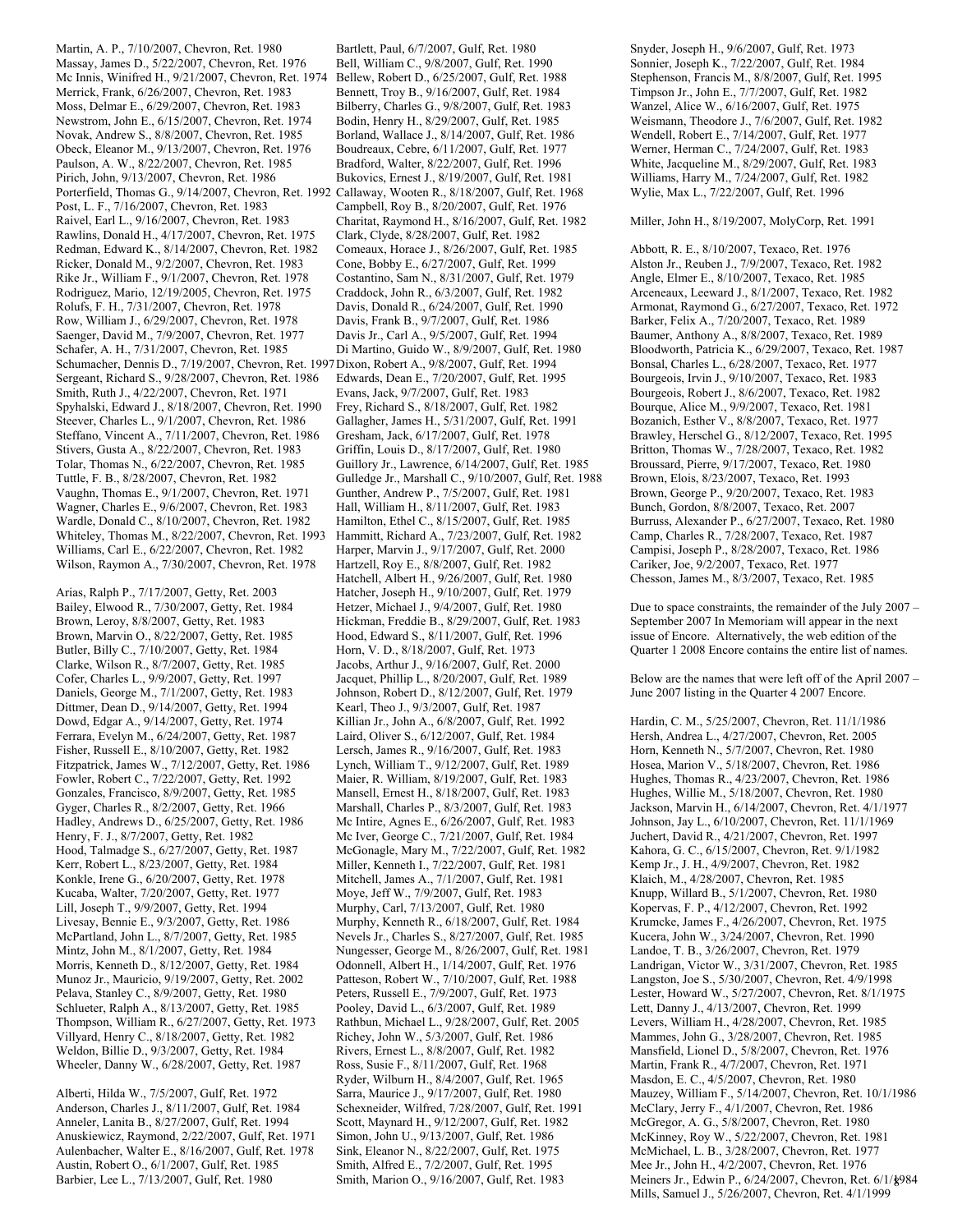Moore, W., 6/16/2007, Chevron, Ret. 8/1/1983 Moran, R. V., 3/23/2007, Chevron, Ret. 1986 Morris, Charles W., 4/18/2007, Chevron, Ret. 1971 Morrison, William C., 4/19/2007, Chevron, Ret. 1986 Myers Jr., J. S., 3/24/2007, Chevron, Ret. 1996 Newhart, Robert W., 5/31/2007, Chevron, Ret. 3/1/1980

Olson, Arthur E., 6/7/2007, Chevron, Ret. 2/1/1963 Parkey, W. D., 6/19/2007, Chevron, Ret. 3/1/1982 Peetz, Alma G., 4/25/2007, Chevron, Ret. 1964 Perez, Alex I., 3/23/2007, Chevron, Ret. 1983 Phillips, Paul M., 6/18/2007, Chevron, Ret. 8/30/1997 Pruess, Albert A., 5/27/2007, Chevron, Ret. 1987 Ravel, Ira J., 6/10/2007, Chevron, Ret. 9/16/1991 Rexach, Jose F., 5/26/2007, Chevron, Ret. 1970 Rhine, Walter I., 6/11/2007, Chevron, Ret. 4/1/1978 Rodzinka, Walter S., 6/12/2007, Chevron, Ret. 3/1/1978

Rogers Jr., J. M., 6/5/2007, Chevron, Ret. 8/1/1983 Runge, Richard J., 4/22/2007, Chevron, Ret. 1986 Sager, N. C., 4/1/2007, Chevron, Ret. 1973 Sanders Jr., V. H., 6/21/2007, Chevron, Ret. 4/1/1984 Simons, Alfred R., 4/8/2007, Chevron, Ret. 1969 Slates, Herman O., 5/17/2007, Chevron, Ret. 1984 Slatten, B. W., 6/10/2007, Chevron, Ret. 5/1/1984 Smethurst, A. H., 4/13/2007, Chevron, Ret. 1980 Smith, Edward, 6/4/2007, Chevron, Ret. 10/1/1977 Smulewicz, Joseph, 5/25/2007, Chevron, Ret. 1978 Stanton, Clara S., 4/29/2007, Chevron, Ret. 1977 Steagall Jr., T., 4/5/2007, Chevron, Ret. 1985 Steingasser, Andrew R., 5/18/2007, Chevron, Ret. 1992 Stephens, Deborah J., [NULL], Chevron, Ret. 4/29/2007

Stewart, Blaine, 4/26/2007, Chevron, Ret. 1985 Stone, Charles W., 4/24/2007, Chevron, Ret. 1973 Stone, Hugh C., 6/18/2007, Chevron, Ret. 12/1/1977 Strozier, J. W., 5/6/2007, Chevron, Ret. 9/1/1992 Stutsman, Hugh J., 4/14/2007, Chevron, Ret. 1982 Sullenger, I. E., 1/7/2007, Chevron, Ret. 1984 Tam, Bobby G., 4/25/2007, Chevron, Ret. 1995 Tarver, Geraldine R., 4/11/2007, Chevron, Ret. 9/1/1971

Taylor, Warren A., 2/7/2007, Chevron, Ret. 1993 Taylor, Clyde A., 6/17/2007, Chevron, Ret. 1/1/1984 Texas, Eugene, 4/30/2007, Chevron, Ret. 1975 Tierney, Marilyn M., 5/29/2007, Chevron, Ret. 1996 Timmons, P. B., 4/9/2007, Chevron, Ret. 1985 Turner Jr., William L., 5/25/2007, Chevron, Ret. 12/1/1986

Vanvorce Sr., Lowell G., 4/3/2007, Chevron, Ret. 1979 Vickers, Eric D., 4/13/2007, Chevron, Ret. 1991 Wacker, Robert B., 4/26/2007, Chevron, Ret. 1986 Warburton, Leroy A., 4/26/2007, Chevron, Ret. 1997 Warwick Jr., Lewis, 5/31/2007, Chevron, Ret. 11/1/1984

Wedel, Carroll J., 5/28/2007, Chevron, Ret. 3/1/1977 Weeks, Leonard W., 6/25/2007, Chevron, Ret. 1/1/1978 Wendt, Willard A., 6/6/2005, Chevron, Ret. 8/2/1971 Williams, H. W., 6/16/2007, Chevron, Ret. 9/1/1981 Williams, J. R., 5/27/2007, Chevron, Ret. 4/1/1982 Wilson, D. H., 5/23/2007, Chevron, Ret. 4/1/1984 Wilson, John F., 6/10/2007, Chevron, Ret. 5/16/1974 Yates, Grayson E., 3/25/2007, Chevron, Ret. 1985 Yazzie, Franklin, 7/31/2006, Chevron, Ret. 4/29/1997 Zimmerman, Camille C., 6/17/2007, Chevron, Ret. 1/31/1981

Allmond, William K., 6/17/2007, Getty, Ret. 2/1/1986 Andrews, George S., 4/23/2007, Getty, Ret. 1981 Choate, Thomas E., 5/29/2007, Getty, Ret. 7/1/1980 Cooper, Harold C., 5/27/2007, Getty, Ret. 1985 Cox, Howard J., 5/28/2007, Getty, Ret. 10/1/1981 Dowds, Wayne E., 6/3/2007, Getty, Ret. 8/1/1981 Ezell, Albert I., 4/21/2007, Getty, Ret. 1966 Foley, Edward S., 5/17/2007, Getty, Ret. 3/1/1986 Gipson, Lewis J., 4/15/2007, Getty, Ret. 1988 Hancock, Billy J., 6/16/2007, Getty, Ret. 9/1/1976 Havens, Muriel J., 5/17/2007, Getty, Ret. 1978 Horan, John R., 3/12/2007, Getty, Ret. 1985 Horn, Cecil D., 4/9/2007, Getty, Ret. 1991 Hughes, Virgil R., 3/6/2007, Getty, Ret. 1986 Hurst, Ernest E., 6/5/2007, Getty, Ret. 6/1/1981

Jacobs, John H., 6/3/2007, Getty, Ret. 6/1/1982 Lane, Alton W., 4/5/2007, Getty, Ret. 1/18/1964 Legrand, John A., 4/28/2007, Getty, Ret. 1985 Lenhardt Jr., Henry J., 5/13/2007, Getty, Ret. 1981 Madden, Garland R., 5/20/2007, Getty, Ret. 2/1/1986 McCague, Elsie M., 4/25/2007, Getty, Ret. 1994 Paavola, Richard G., 4/13/2007, Getty, Ret. 9/1/1978 Patterson, Robert E., 6/11/2007, Getty, Ret. 2/1/1985 Patton, Luther M., 4/19/2007, Getty, Ret. 1978 Piper, Andrew F., 5/21/2007, Getty, Ret. 1981 Ragas III, John F., 5/18/2007, Getty, Ret. 12/1/1986 Ramey, Benjamin F., 6/12/2007, Getty, Ret. 10/1/1983 Rand, Charles F., 6/15/2007, Getty, Ret. 4/1/1997 Reinhartsen, Rudolph I., 5/10/2007, Getty, Ret. 1982 Riley, Vera M., 4/1/2007, Getty, Ret. 1978 Schaner, Lavern N., 6/13/2007, Getty, Ret. 7/1/1973 Schwab, Lester L., 5/15/2007, Getty, Ret. 1980 Weaver Jr., Willis D., 4/7/2007, Getty, Ret. 1986 Williams, Renee R., 3/26/2007, Getty, Ret. 1994

Abelson, Frances I., 6/10/2007, Gulf, Ret. 8/1/1983 Abshire, Earl P., 4/16/2007, Gulf, Ret. 1982 Ales, Frank H., 4/13/2007, Gulf, Ret. 1982 Alexander, Herman M., 6/24/2007, Gulf, Ret. 6/1/1985 Allen Jr., Marshall E., 6/5/2007, Gulf, Ret. 11/1/1978 Andexler, Louise R., 5/26/2007, Gulf, Ret. 1974 Andrews Jr., Albert I., 5/3/2007, Gulf, Ret. 1/1/2001 Baldwin, Robert W., 5/30/2007, Gulf, Ret. 1/1/1982 Bearly, Marion F., 3/20/2007, Gulf, Ret. 7/1/1985 Bellmare, George A., 6/15/2007, Gulf, Ret. 11/1/1978 Bendell, Robert D., 5/12/2007, Gulf, Ret. 1992 Blanchard, James W., 4/15/2007, Gulf, Ret. 1980 Boyd, Ella M., 5/20/2007, Gulf, Ret. 1983 Brandt, Charles E., 3/23/2007, Gulf, Ret. 1975 Braswell, Ben L., 6/8/2007, Gulf, Ret. 8/1/1983 Brewer, Rachel J., 4/16/2007, Gulf, Ret. 1980 Brown, Frank, 4/20/2007, Gulf, Ret. 1986 Brunner, Paul R., 4/16/2007, Gulf, Ret. 1979 Cameron, Kenneth, 4/20/2007, Gulf, Ret. 1985 Campbell, Wilson E., 12/15/2006, Gulf, Ret. 1983 Carter, Willis R., 5/31/2007, Gulf, Ret. 7/1/1985 Chisholm, Melvin P., 5/10/2007, Gulf, Ret. 1974 Cline Jr., Glenn W., 5/2/2007, Gulf, Ret. 1983 Clopton, Dave L., 5/16/2007, Gulf, Ret. 1986 Cortezzo, Pearl H., 5/11/2007, Gulf, Ret. 1983 Creech, John J., 6/10/2007, Gulf, Ret. 1/17/1977 Davis, Franklin B., 5/16/2007, Gulf, Ret. 6/30/1994 Dee, William F., 3/28/2007, Gulf, Ret. 1978 Dreher, Wallace A., 4/22/2007, Gulf, Ret. 1985 Dupre, Hilder S., 4/24/2007, Gulf, Ret. 1983 Eastman Sr., Edward S., 6/22/2007, Gulf, Ret. 1/1/1981 Faucheaux, Elzy J., 2/8/2007, Gulf, Ret. 1977 Felder Jr., Jeff R., 4/11/2007, Gulf, Ret. 1984 Fest, Robert G., 5/30/2007, Gulf, Ret. 9/8/1981 Fisher, Harry L., 4/21/2007, Gulf, Ret. 1983 Fontenot, R. A., 6/3/2007, Gulf, Ret. 10/26/1971 Francis, William C., 4/2/2007, Gulf, Ret. 1983 Glover, Conald D., 6/2/2007, Gulf, Ret. 5/1/1991 Graham, Syble K., 5/28/2007, Gulf, Ret. 1976 Gray, John F., 4/27/2007, Gulf, Ret. 1981 Handlon, Duronda E., 5/20/2000, Gulf, Ret. 1996 Hanson, Jack, 3/12/2007, Gulf, Ret. 1981 Harris, Roy D., 4/11/2007, Gulf, Ret. 1992 Helin, Arthur F., 4/6/2007, Gulf, Ret. 1982 Hicks, Quenard E., 4/22/2007, Gulf, Ret. 1986 Hollingworth, W. L., 4/20/2007, Gulf, Ret. 1973 Hooper Jr., Howell T., 4/27/2007, Gulf, Ret. 1983 Hopper, Jerry W., 4/16/2007, Gulf, Ret. 1984 Hugghins Jr., John H., 5/18/2007, Gulf, Ret. 1/2/1978 Izzo, Lillian P., 6/16/2007, Gulf, Ret. 11/1/1982 Jamieson, James L., 4/15/2007, Gulf, Ret. 1986 Jordan, Marlan G., 5/26/2007, Gulf, Ret. 1985 Keller, Daniel W., 5/23/2007, Gulf, Ret. 7/1/1979 King, John L., 3/11/2007, Gulf, Ret. 8/2/1970 Knighten, Walter L., 5/26/2007, Gulf, Ret. 1981 Kohler, Henri V., 4/28/2007, Gulf, Ret. 1981 Lemmon Jr., Allen H., 5/22/2007, Gulf, Ret. 1/1/1981 Mac Cord, Joseph N., 6/1/2007, Gulf, Ret. 3/2/1971 Macmillan, Wilbur D., 4/10/2007, Gulf, Ret. 1985 Martin, Max H., 4/3/2007, Gulf, Ret. 1978

Masterson, James L., 5/16/2007, Gulf, Ret. 1981 Matthes, Klaus E., 4/21/2007, Gulf, Ret. 1983 Maxson, James E., 4/26/2007, Gulf, Ret. 1977 Mc Mullen, Edward L., 6/1/2007, Gulf, Ret. 8/1/1983 Morris, Leonard C., 6/17/2007, Gulf, Ret. 3/2/1982 Muckelroy, Richard M., 5/19/2007, Gulf, Ret. 1995 Mullineaux, Harry W., 3/21/2007, Gulf, Ret. 1994 Navarrete, Guillermo, 4/4/2007, Gulf, Ret. 1974 Nicholson, Alvin W., 5/22/2007, Gulf, Ret. 1983 Ogletree, George, 5/4/2007, Gulf, Ret. 1975 Owen, Charles M., 6/13/2007, Gulf, Ret. 8/1/1983 Prats, Amelia A., 5/24/2007, Gulf, Ret. 12/1/1982 Prescott, Glenn R., 5/17/2007, Gulf, Ret. 1986 Ramsey, M. Wendell, 4/2/2007, Gulf, Ret. 1978 Rasch, James B., 5/26/2007, Gulf, Ret. 1983 Richardel, Clarence J., 4/4/2007, Gulf, Ret. 1983 Richardson Jr., Newell L., 6/15/2007, Gulf, Ret. 4/2/1976

Robinson, Lydia M., 5/10/2007, Gulf, Ret. 1976 Rode, Howard J., 5/31/2007, Gulf, Ret. 2/10/1976 Rougeau, Kenison J., 6/19/2007, Gulf, Ret. 7/1/1985 Sample, Edwin L., 6/6/2007, Gulf, Ret. 2/5/1979 Sandella, Anthony, 6/18/2007, Gulf, Ret. 2/13/1981 Sargent, Walter H., 5/26/2007, Gulf, Ret. 7/1/1985 Schas, Robert H., 5/29/2007, Gulf, Ret. 6/2/1981 Schriever, John W., 5/15/2007, Gulf, Ret. 1983 Schwartz, Daniel, 2/23/2007, Gulf, Ret. 1985 Scott, Jarvis B., 6/1/2007, Gulf, Ret. 2/1/1989 Shaw, Jesse E., 4/2/2007, Gulf, Ret. 1982 Sheppard, Richard L., 5/13/2006, Gulf, Ret. 4/1/1985 Short, James T., 6/16/2007, Gulf, Ret. 4/1/1985 Smith, Norman M., 6/19/2007, Gulf, Ret. 7/16/1977 Sorrell, Ralph R., 4/21/2007, Gulf, Ret. 1994 Spurgeon, T. J., 5/22/2007, Gulf, Ret. 1976 Strange, Paul, 1/1/2007, Gulf, Ret. 1999 Swartz Jr., George B., 4/27/2007, Gulf, Ret. 1980 Tenery, Edwin E., 3/25/2007, Gulf, Ret. 1984 Thomas, Joseph J., 5/12/2007, Gulf, Ret. 1983 Thorn, Walter C., 4/2/2007, Gulf, Ret. 1975 Williams Jr., Ervin, 6/26/2007, Gulf, Ret. 7/1/1980 Williford, Marlin R., 5/1/2007, Gulf, Ret. 1984 Wilson, Philip R., 5/8/2007, Gulf, Ret. 1994 Wittig, Zelda M., 5/14/2007, Gulf, Ret. 1974

Andersen, Frank A., 4/16/2007, Texaco, Ret. 1981 Anderson, Bruce K., 3/29/2007, Texaco, Ret. 1976 Arnold, Marlys A., 2/6/2007, Texaco, Ret. 1/1/1990 Babin, Wilmer P., 6/10/2007, Texaco, Ret. 10/1/1982 Babineaux, Charles, 6/1/2007, Texaco, Ret. 9/1/1981 Baglio, Tony J., 6/25/2007, Texaco, Ret. 9/1/1984 Ballard, Claude H., 5/1/2007, Texaco, Ret. 1980 Barras, Wade, 5/6/2007, Texaco, Ret. 1977 Becnel, William J., 12/27/2006, Texaco, Ret. 1983 Bellinger, Frederick L., 6/10/2007, Texaco, Ret. 1/1/1979

Belt, Harlen M., 5/1/2007, Texaco, Ret. 2000 Benson, Stephen E., 4/10/2007, Texaco, Ret. 1977 Billingsly, Clifton J., 3/16/2007, Texaco, Ret. 1981 Bodden, Gillis M., 6/9/2007, Texaco, Ret. 4/1/1982 Bone, Walter M., 4/2/2007, Texaco, Ret. 1989 Brooks, Millard C., 6/8/2007, Texaco, Ret. 2/1/1980 Burns, John E., 4/11/2007, Texaco, Ret. 1989 Caldwell, Donald M., 4/4/2007, Texaco, Ret. 1989 Carter, George W., 6/5/2007, Texaco, Ret. 6/1/1982 Ceniceros, Albert P., 4/22/2007, Texaco, Ret. 8/1/1979 Chauvin, Lionel O., 5/24/2007, Texaco, Ret. 1985 Chesson, Hubert J., 5/17/2007, Texaco, Ret. 1983 Childers, William R., 4/15/2007, Texaco, Ret. 1979 Chriss Jr., Godfrey H., 4/10/2007, Texaco, Ret. 1972 Clements, Genevieve V., 11/23/2006, Texaco, Ret. 1971

Costello, Dorothy E., 4/4/2007, Texaco, Ret. 1986 Cozad, Mark E., 4/7/2007, Texaco, Ret. 1985 Cruse, James A., 4/23/2007, Texaco, Ret. 1992 Cunningham, Robert H., 5/28/2007, Texaco, Ret. 1/1/1979

9 Davis, Margaret P., 6/1/2007, Texaco, Ret. 1/1/1986 Davison, Theodore L., 4/11/2000, Texaco, Ret. 1987 Day, Howard J., 5/29/2007, Texaco, Ret. 1984 Deal, Ivory, 4/13/2007, Texaco, Ret. 1980